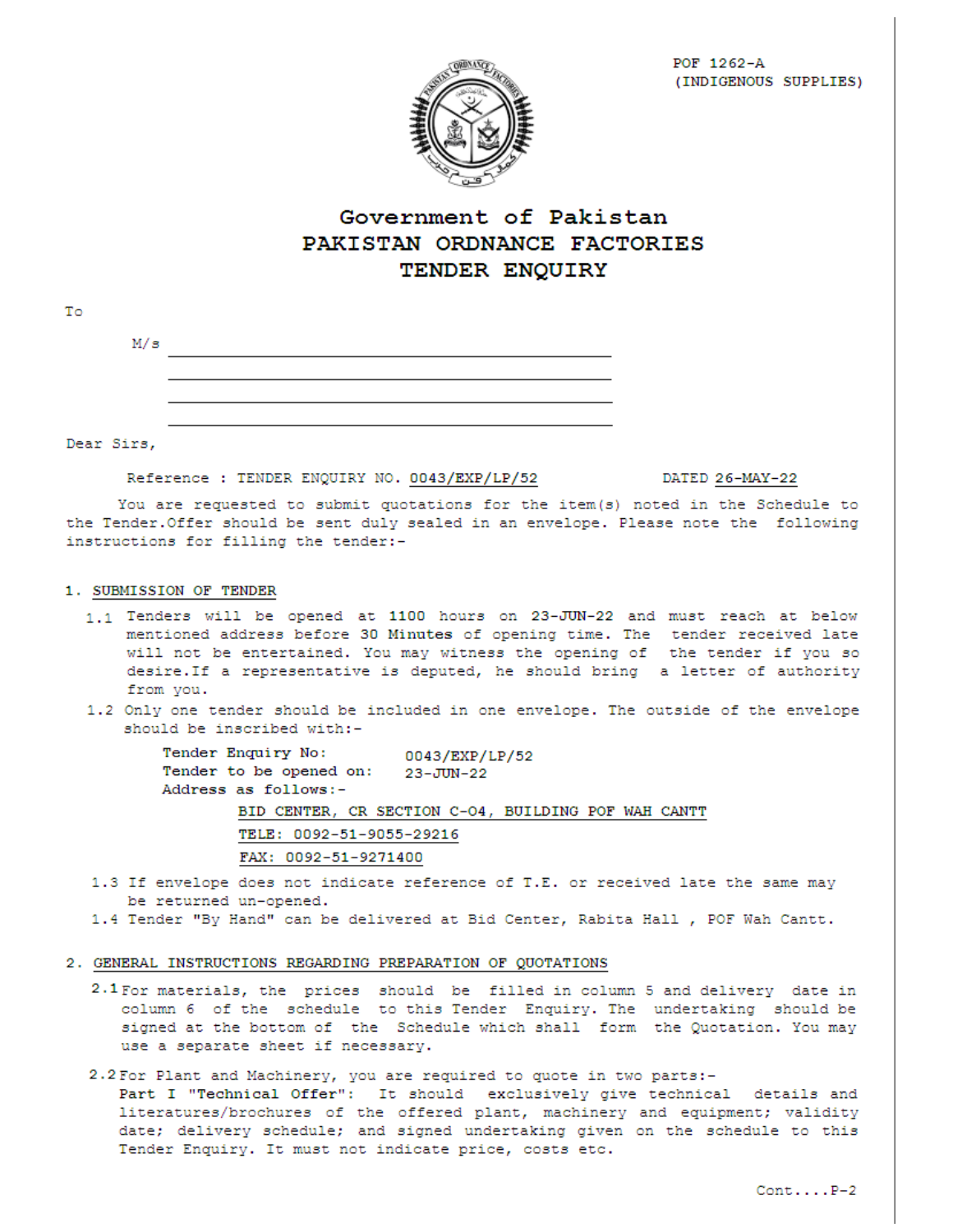Part II "Commercial Offer": It should indicate the commercial terms e.g.price, terms of payment, mode of payment, mode of supply.

Each part should be placed in a separate sealed cover. The envelopes should be inscribed with: Part I "Technical Quotation without Price" and Part II "Commercial Quotation with Price".

- 2.3 The quotation must remain valid for, at least 90 days from the date of open of tenders.
- 2.4 The quotation should hold good for any reduced or enhanced quantities without notice.
- 2.5 In the event of non-acceptance of offer, intimation may be given to the Tenderers on their request.
- 2.6 Conditional offers or alternative offers are likely to be ignored.
- 2.7 Quotations should be based on:-

F.O.R. station of despatch basis, i.e. delivered free on rail, inclusive of packing and forwarding charges. The stores will be booked under Military Credit Note, to be provided by the purchaser.

and/or

Free delivery at POF's stores at WAH CANTT

In this case Octroi duty will be payable by the supplier.

- 2.8 Taxes and Duties etc. where applicable, must be shown separately, quoting refrences to Registration No. in cases of Sales Tax and relevent authority in the case of others. Offers without these clarifications and inclusive of Taxes and Duties may be ignored.
- 2.9 Taxes and duties levied on or after Tender opening date or on or after the date offer was signed and despatched will be allowed to include in the offered rates.
- 2.10 "Suppliers will furnish a certificate, issued by Excise & Taxation deptt:, that he has cleared all Proffessional Tax payable by him" offers recieved without this certificate will be rejected.
- 2.11 supplier will render necessary information regarding hazardous effects on environment, of the material/products supplied by them, in their quotations and shipping/despatch documents.
- 2.12If the requisite information is not furnished on the T.E forms or offer received is not conformity with the requirement of the T.E such offer shall be ignored.

#### 3. INSPECTION

- $3.1$  Supplies shall be subject to the inspection and acceptance by the competent inspection authority nominated by the Purchaser, who will arrange it at his own cost. Inspection facilities such as tools, test equipment, instruments etc will, however, be provided by the Suppliers in accordance with the relevant specifications.
- 3.2 Where considered necessary by the Purchaser, stores may be obtained on Warranty/Guarantee, subject to inspection on receipt. Rejected stores will be removed and replaced with the acceptable stores by the Supplier at his own expense, with in a specified time.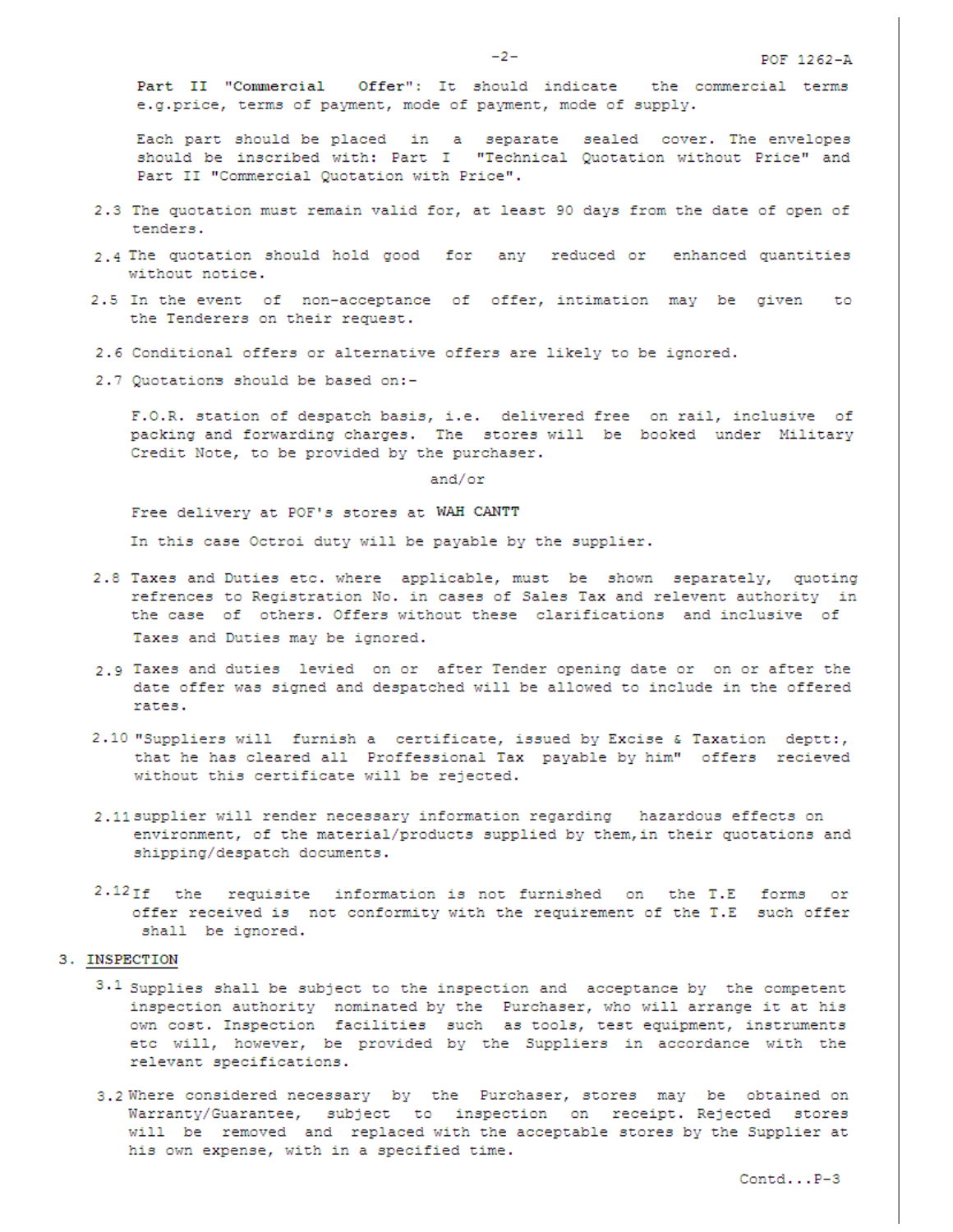The tender must be accompanied by a non-refundable fee by means of a crossed postal order/pay order for Rs. 500/- in favour of:

#### MD-EXPLOSIVES

#### 4.1 TENDER SAMPLE

Where required, offer must accompany tender sample., strictly according to the description and specification given in Tender Enquiry. Offer not accompanied by tender sample will NOT be entertained excepting the established and reputable firms who have either previously satisfactorily supplied the same or similar stores or have submitted an acceptable sample thereof against previous T.E.

#### 5. BID MONEY

5.1 Bid Money at the rate of 2% (for registered firms) and 5% (for unregistered firms) of the quoted value should accompany the tender in the shape of Deposit at Call Receipt/Pay Order/Banker's cheque, from a scheduled Bank drawn in favour of:-

#### MD-EXPLOSIVES

Tenders received without Bid Money will be rejected.

5.2 Bid Money of the unsuccessful tenderers will be returned as soon as the scrutiny of the tenders is completed. Bid Money of the successful tenderers will be retained untilthe contract is finalised. Bid Money will be forfeited in case the quotation is withdrawn before the expiry of its validity date.

#### 5.3 State owned organizations are not required to provide Bid Money.

#### 6. ACCEPTANCE OF OFFERS

 $6.1$ POF may reject all bids or proposals at any time prior to the acceptance of a bid or proposals, but is not required to justify grounds for its rejection. POF Shall incur no liability towards suppliers or contractors who have submitted bids or proposals.

#### 6.2 PERFORMANCE BOND

- (a) The successful bidders shall provide performance bond at the rate, prescribed by POF Board according to the value of contract, which shall not exceed 10% of contract value in the form of Deposit At Call Receipt from a scheduled Bank; or, an un-conditional Bank Gaurantee valid for 12 months (03 months extendable to 12 months in case of cloth items required by Clothing Fy.) after receipt of store in POFs on a prescribed format. The performance Bond will be in favour of CMA(POF) Wah Cantt. It will be returned on satisfactory completion of contract.
- (b) If the Supplier fails to furnish the Performance Bond within the specified time, such failure will constitute a breach of the contract and the Purchaser shall be entitled to make other arrangements for purchase of the stores at the risk and expense of the Supplier.

 $\texttt{Control} \ldots \texttt{.p-4}$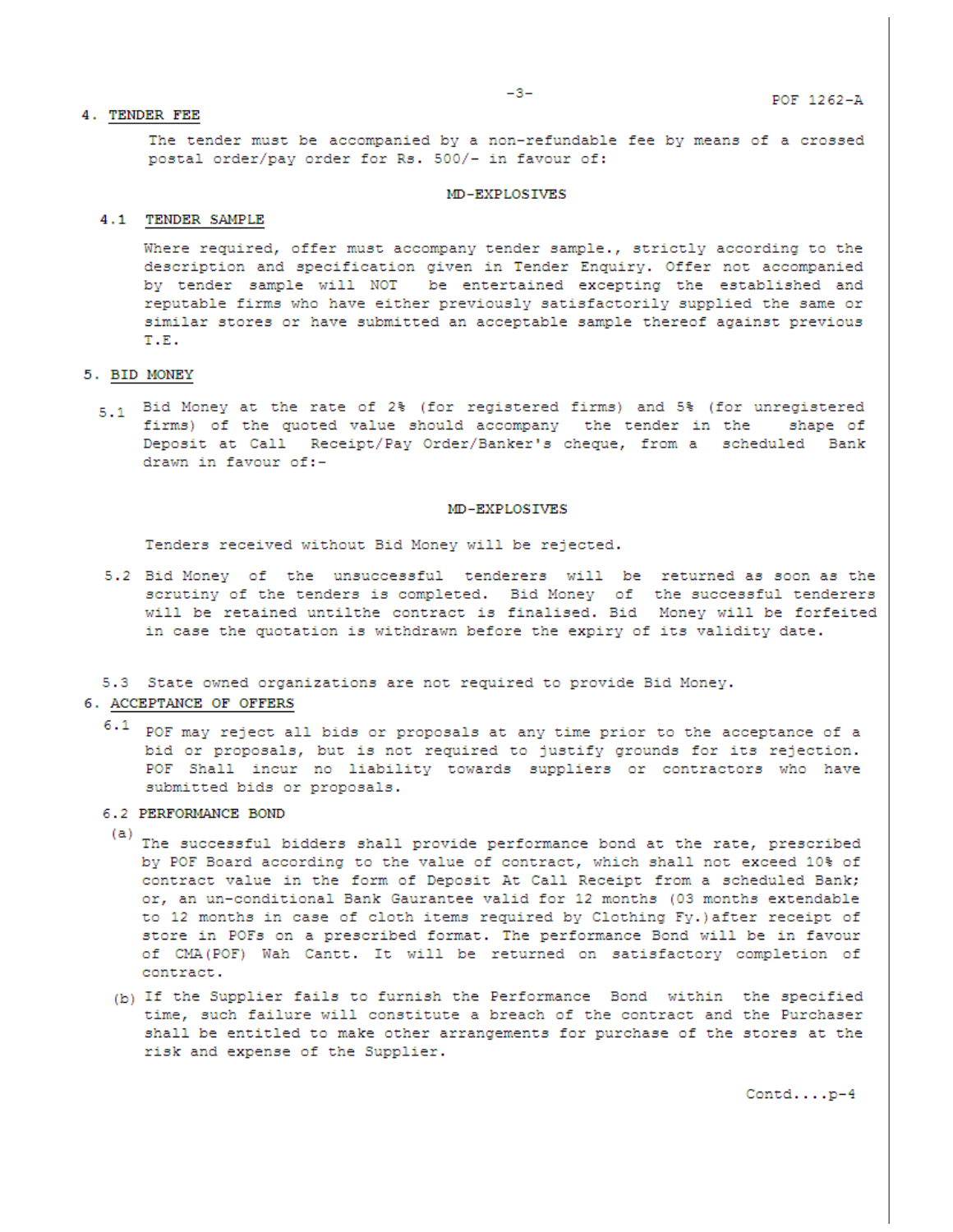6.3 Performance Bond from State owned organizations may be waived off at the discretion of the Purchaser.

### 6.4 FAILURE TO SUPPLY THE STORES

All deliveries must be completed by the specified date. In case of failure to deliver the stores within the scheduled time should have arisen from "Force Majeure", which the purchaser may admit as reasonable ground for further time, he will allow such additional time as he may consider to have been required by the circumantances of the case. Otherwise, he will be entitled, at his discretion, to cancel the contract; and/or claim liquidated damages upto 2% but not less than 1% of the contract price of the items and their quantities for each and every month or part of a month, beyond the specified delivery date, during which these may not be delivered, subject to a maximum of 10% of the total contract value; or, to purchase from elsewhere, the unsupplied stores at the risk and cost of the supplier.

#### 6.5 PAYMENT

Payment will be made by the CMA (POF) through crossed cheque on receipt/ acceptance of stores on our prescribed bill form supported by receipt voucher on part/full supply basis.

(a) Payment of duties/Taxes including professional tax (where applicable) must be supported by proof of having paid these to concerned Govt. Taxation Deptt.

#### 7. SECURITY OF INFORMATION

The tenderer and his employees must not communicate any information relating to the sale/purchase of stores under this enquiry to any person other than the manufacturer or to any press or agent not authorised in writing by POFs to receive it.

Please return the Schedule to the Tender duly signed by the specified date, alongwith the specifications, drawings etc.if any, enclosed herewith even if you are unable to quote.

WARNING In case the firm abstain from making offers or fail to return/ acknowledge the tender form by the specified date on three consecutive occasions, no further tender enquiry may be issued to them and their names would liable to remove from the approved list.

Yours faithfully

( M. JAVED AHMED ) MANAGER PURCHASE (X) EXPLOSIVES FACTORY

Tele 0092-51-9055-29216